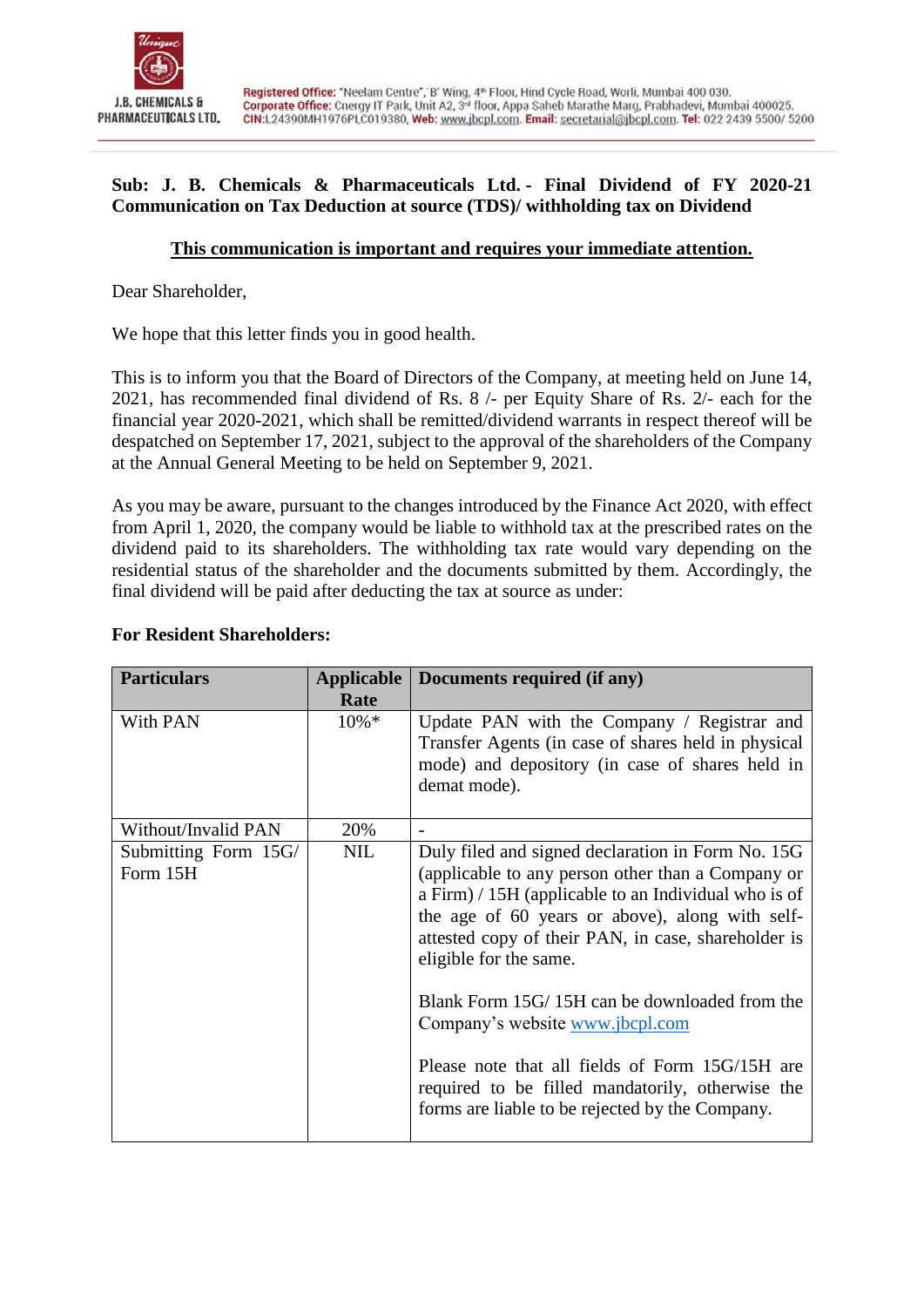| Submitting Order $u/s$ | Rate        | Lower/NIL withholding tax certificate obtained    |
|------------------------|-------------|---------------------------------------------------|
| 197                    | provided in | from tax authority.                               |
|                        | order       |                                                   |
| Shareholder to whom    | <b>NIL</b>  | Documentary evidence that the said provisions are |
| Section 194 is not     |             | not applicable                                    |
| applicable             |             |                                                   |
| Person Covered u/s 196 | <b>NIL</b>  | Documentary evidence that person is covered under |
|                        |             | section 196                                       |

\* No TDS would be applied on resident individual shareholder, if total dividend paid in FY 2021-22 does not exceed INR 5,000.

#### **For Non-Resident Shareholders:**

| <b>Particulars</b>        | <b>Applicable Rate</b>                    | Documents required (if any)                                                                                                                                                       |  |  |  |
|---------------------------|-------------------------------------------|-----------------------------------------------------------------------------------------------------------------------------------------------------------------------------------|--|--|--|
| <b>FII/FPI</b>            | 20% (plus applicable                      | In order apply Tax Treaty rate, following                                                                                                                                         |  |  |  |
|                           | surcharge and cess) or                    | documents would be required:                                                                                                                                                      |  |  |  |
|                           | Tax Treaty Rate**                         | Copy of Indian Tax Identification<br>1)                                                                                                                                           |  |  |  |
|                           | (Whichever is lower)                      | number (PAN), if available                                                                                                                                                        |  |  |  |
|                           |                                           | Tax Residency Certificate<br>(TRC)<br>2)                                                                                                                                          |  |  |  |
|                           |                                           | obtained from the tax authorities of the<br>country of which the shareholder is<br>resident<br>Form 10F duly filled and signed<br>3)<br>Self-Declaration from Non-resident.<br>4) |  |  |  |
|                           |                                           | Principally, covering following:                                                                                                                                                  |  |  |  |
|                           |                                           | Non-resident is eligible to claim the<br>benefit of respective tax treaty                                                                                                         |  |  |  |
|                           |                                           | Non-resident receiving the dividend                                                                                                                                               |  |  |  |
|                           |                                           | income is beneficial owner of such                                                                                                                                                |  |  |  |
|                           |                                           | income                                                                                                                                                                            |  |  |  |
|                           |                                           | Dividend<br>income<br>is<br>not                                                                                                                                                   |  |  |  |
|                           |                                           | attributable/effectively connected to                                                                                                                                             |  |  |  |
|                           |                                           | any Permanent Establishment (PE)                                                                                                                                                  |  |  |  |
|                           |                                           | or Fixed Base in India.                                                                                                                                                           |  |  |  |
| <b>Other Non-resident</b> | 20% (plus applicable                      | In order apply Tax Treaty rate, following                                                                                                                                         |  |  |  |
|                           | surcharge and cess) or                    | documents would be required:                                                                                                                                                      |  |  |  |
|                           | Tax Treaty Rate**<br>(Whichever is lower) | Copy of Indian Tax Identification<br>1)<br>number (PAN), if available                                                                                                             |  |  |  |
|                           |                                           | Tax Residency Certificate (TRC)<br>2)                                                                                                                                             |  |  |  |
|                           |                                           | obtained from the tax authorities of the<br>country of which the shareholder is<br>resident                                                                                       |  |  |  |
|                           |                                           | 3)<br>Form 10F duly filled and signed                                                                                                                                             |  |  |  |
|                           |                                           | Self-Declaration from Non-resident.<br>4)                                                                                                                                         |  |  |  |
|                           |                                           | Principally, covering following:                                                                                                                                                  |  |  |  |
|                           |                                           | Non-resident is eligible to claim the                                                                                                                                             |  |  |  |
|                           |                                           | benefit of respective tax treaty                                                                                                                                                  |  |  |  |
|                           |                                           | Non-resident receiving the dividend                                                                                                                                               |  |  |  |
|                           |                                           | income is beneficial owner of such                                                                                                                                                |  |  |  |
|                           |                                           | income                                                                                                                                                                            |  |  |  |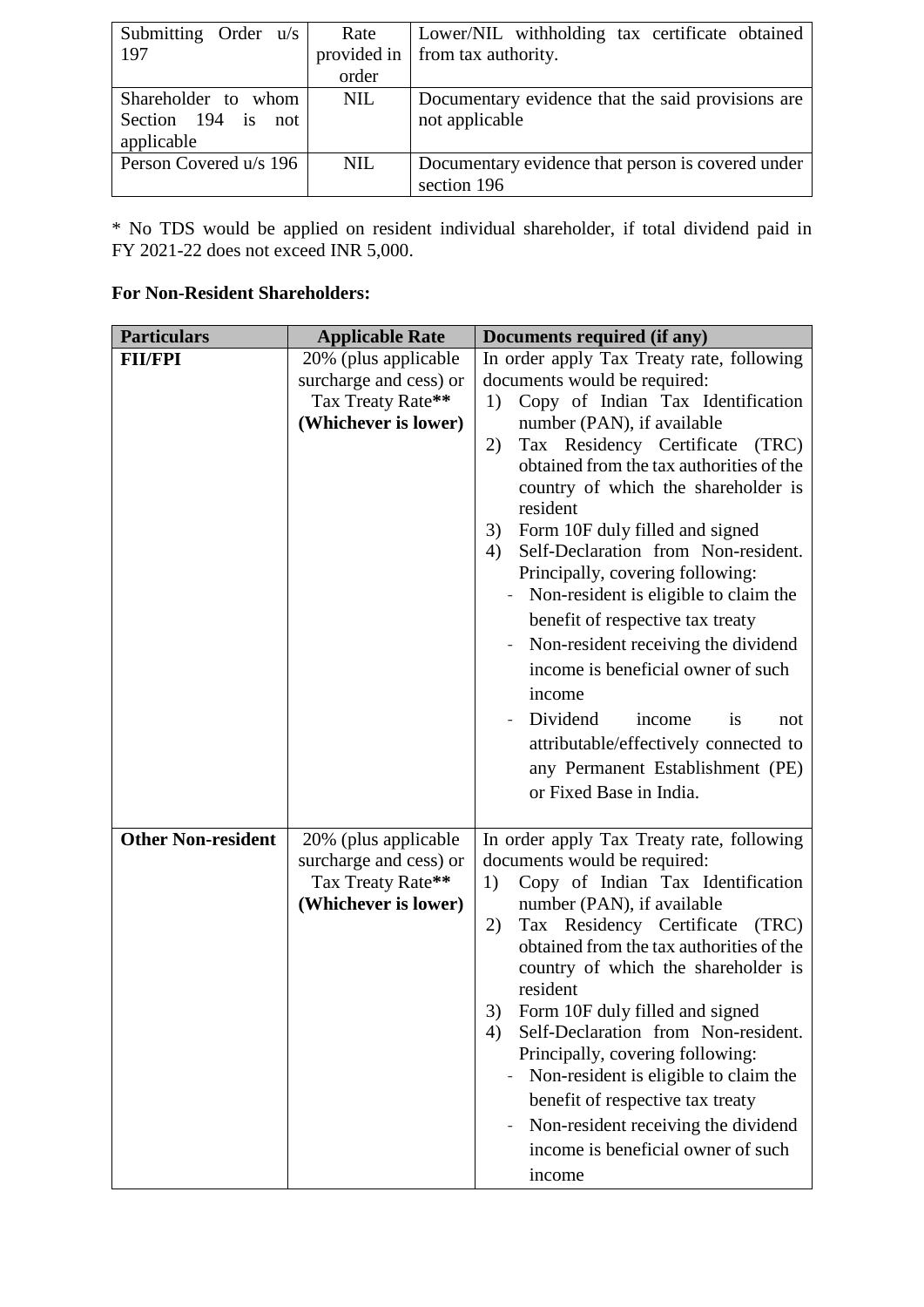|     |                                                                                       | - Dividend                            | income | 1S | not |
|-----|---------------------------------------------------------------------------------------|---------------------------------------|--------|----|-----|
|     |                                                                                       | attributable/effectively connected to |        |    |     |
|     |                                                                                       | any Permanent Establishment (PE)      |        |    |     |
|     |                                                                                       | or Fixed Base in India.               |        |    |     |
|     |                                                                                       |                                       |        |    |     |
|     | Submitting Order u/s   Rate provided in order   Lower/NIL withholding tax certificate |                                       |        |    |     |
| 197 |                                                                                       | obtained from tax authority.          |        |    |     |

\*\* The Company is not obligated to apply the beneficial Tax Treaty rates at the time of tax deduction/withholding on dividend amounts. Application of beneficial Tax Treaty Rate shall depend upon the completeness and satisfactory review by the Company, of the documents submitted by Non- Resident shareholder.

## **TDS rate in case of taxpayers who have not filed income tax returns:**

The Finance Act, 1961 has inserted the provisions of Section 206AB of the Income Tax Act, 1961 with effect from July 1, 2021, pursuant to which the company would be liable to deduct tax at higher of the below rates on the dividend paid to 'specified persons':

- i) At twice the rate specified in the relevant provision of the Act; or
- ii) At twice the rate or rates in force; or
- iii) At the rate of 5%

'Specified Person' as defined under section 206AB means a person:

- a. Who has not filed income tax return for two previous years immediately prior to the previous year in which tax is required to be deducted, for which time limit for filing of return of income under section 139(1) has expired; and
- b. The aggregate of TDS or TCS in whose case is Rs. 50,000/- or more in each of these two immediate previous years.

Non-resident shareholders who do not have a permanent establishment in India are excluded from the scope of a 'Specified Person'.

In cases where Sections 206AA and 206AB are applicable i.e. the shareholder has not submitted PAN as well as not filed the return, tax will be deducted at higher of the rates prescribed in these sections.

The Income Tax Department has issued a compliance check utility to check whether a person is covered under the 'specified person' as defined under Section 206AB of the Act. Accordingly, for determining TDS rate on Dividend, the Company will be using said utility to determine the applicability of Section 206AB of the Act.

*Kindly note that if any Non-Resident is a 'specified person' under the above-mentioned provisions (i.e. they have not filed tax returns for past 2 years within due dates and their aggregate of TDS or TCS exceeds INR 50,000 per year), a No PE Declaration should be submitted to the Company by August 31, 2021*. In the event such declaration is not submitted, the Company shall apply withholding tax as per provisions of section 206AB.

#### **Multiple accounts under different status/category:**

Shareholders holding shares under multiple accounts under different status / category and single PAN, may note that, higher of the tax as applicable to the status in which the shares held under a single PAN will be considered on the entire holding under multiple accounts.